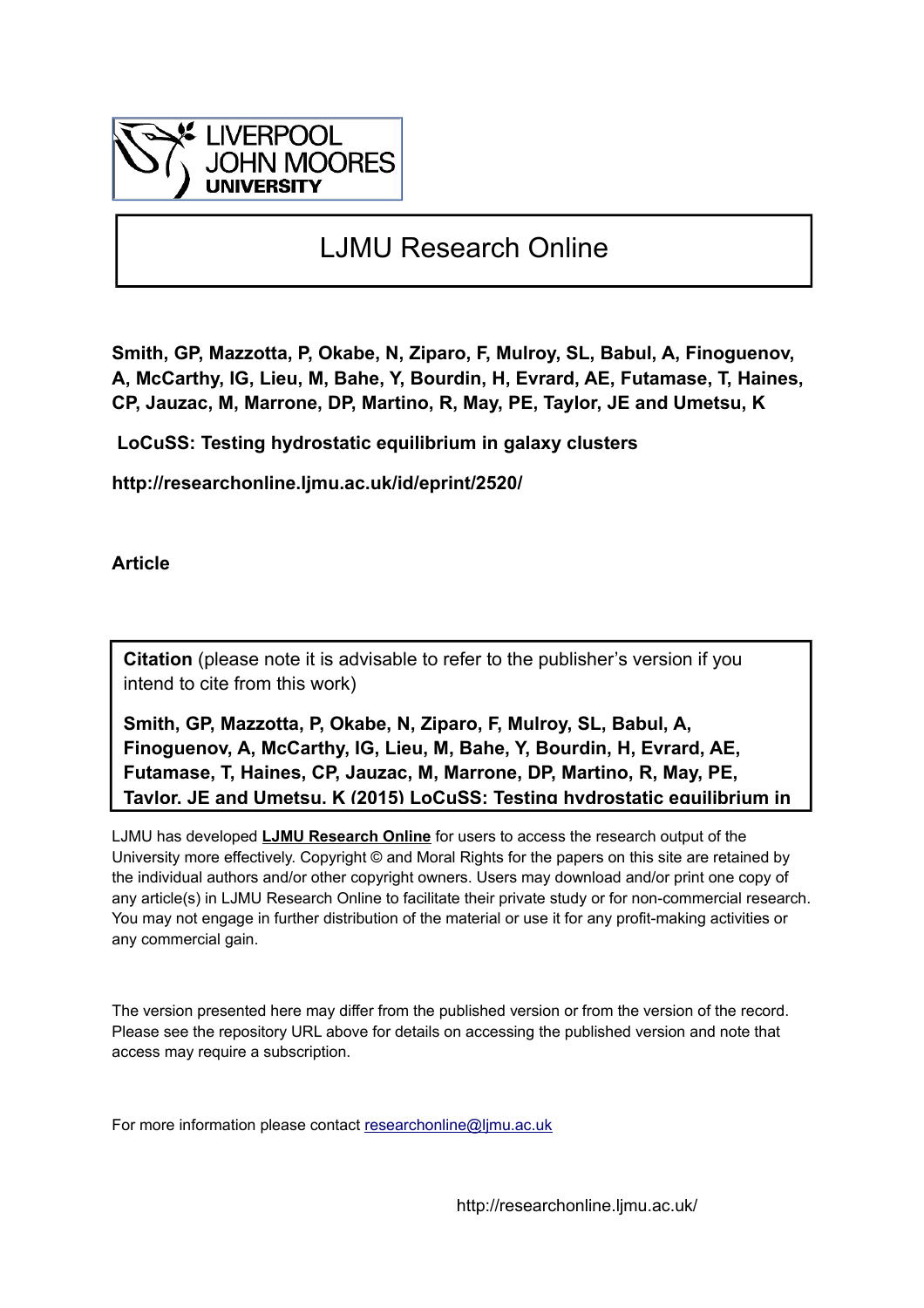# LoCuSS: Testing hydrostatic equilibrium in galaxy clusters

G. P. Smith,<sup>1</sup>\* P. Mazzotta,<sup>2</sup> N. Okabe,<sup>3,4,5</sup> F. Ziparo,<sup>1</sup> S. L. Mulroy,<sup>1</sup> A. Babul,<sup>6</sup> A. Finoguenov,<sup>7</sup> I. G. McCarthy,<sup>8</sup> M. Lieu,<sup>1</sup> Y. Bahé,<sup>9</sup> H. Bourdin,<sup>2</sup> A. E. Evrard,<sup>10,11</sup> T. Futamase,<sup>12</sup> C. P. Haines,<sup>1,13,14</sup> M. Jauzac,<sup>15,16</sup> D. P. Marrone,<sup>13</sup> R. Martino,<sup>2</sup> P. E. May,<sup>1</sup> J. E. Taylor,<sup>17</sup> K. Umetsu<sup>18</sup>

<sup>1</sup> School of Physics and Astronomy, University of Birmingham, Birmingham, B15 2TT, England.

 $^2$  Dipartimento di Fisica, Università degli Studi di Roma 'Tor Vergata', via della Ricerca Scientifica 1, 00133 Roma, Italy.

<sup>3</sup> Department of Physical Science, Hiroshima University, 1-3-1 Kagamiyama, Higashi-Hiroshima, Hiroshima 739-8526, Japan.

<sup>4</sup> Hiroshima Astrophysical Science Center, Hiroshima University, Higashi-Hiroshima, Kagamiyama 1-3-1, 739-8526, Japan.

<sup>5</sup> Kavli Institute for the Physics and Mathematics of the Universe (WPI), Todai Institutes for Advanced Study, University of Tokyo, 5-1-5 Kashiwanoh

- <sup>6</sup> Department of Physics and Astronomy, University of Victoria, 3800 Finnerty Road, Victoria, BC V8P 1A1, Canada
- Department of Physics, University of Helsinki, Gustaf Hällströmin katu 2a, 00014, Helsinki, Finland

<sup>8</sup> Astrophysics Research Institute, Liverpool John Moores University, 146 Brownlow Hill, Liverpool L3 5RF, England

- Max-Planck-Institut für Astrophysik, Karl-Schwarzschild Str. 1, D-85748 Garching, Germany
- <sup>10</sup> Department of Physics and Michigan Center for Theoretical Physics, University of Michigan, Ann Arbor, MI 48109, USA
- <sup>11</sup> Department of Astronomy, University of Michigan, Ann Arbor, MI 48109, USA
- <sup>12</sup> Astronomical Institute, Tohoku University, Aramaki, Aoba, Sendai 980-8578, Japan
- <sup>13</sup> Steward Observatory, University of Arizona, 933 North Cherry Avenue, Tucson, AZ 85721, USA<br><sup>14</sup> Departments de Astronomía, Universidad de Chile, Casilla <sup>96</sup> D. Cerres Central, Santiaco, Chi
- <sup>14</sup> Departamento de Astronom´ıa, Universidad de Chile, Casilla 36-D, Correo Central, Santiago, Chile
- <sup>15</sup> Institute for Computational Cosmology, Durham University, South Road, Durham DH1 3LE, England
- <sup>16</sup> Astrophysics and Cosmology Research Unit, School of Mathematical Sciences, University of KwaZulu-Natal, Durban 4041, South Africa
- <sup>17</sup> Department of Physics and Astronomy, University of Waterloo, 200 University Avenue West, Waterloo, ON N2L 3G1, Canada
- <sup>18</sup> Academia Sinica Institute of Astronomy and Astrophysics (ASIAA), P. O. Box 23-141, Taipei 10617, Taiwan

9 November 2015

## ABSTRACT

We test the assumption of hydrostatic equilibrium in an X-ray luminosity selected sample of 50 galaxy clusters at  $0.15 < z < 0.3$  from the Local Cluster Substructure Survey (LoCuSS). Our weak-lensing measurements of  $M_{500}$  control systematic biases to sub-4 per cent, and our hydrostatic measurements of the same achieve excellent agreement between XMM-Newton and Chandra. The mean ratio of X-ray to lensing mass for these 50 clusters is  $\beta_X = 0.95 \pm 0.05$ , and for the 44 clusters also detected by Planck, the mean ratio of Planck mass estimate to LoCuSS lensing mass is  $\beta_P$ =  $0.95\pm0.04$ . Based on a careful like-for-like analysis, we find that LoCuSS, the Canadian Cluster Comparison Project (CCCP), and Weighing the Giants (WtG) agree on  $\beta_P \simeq$  $0.9-0.95$  at  $0.15 < z < 0.3$ . This small level of hydrostatic bias disagrees at  $\sim 5\sigma$  with the level required to reconcile Planck cosmology results from the cosmic microwave background and galaxy cluster counts.

Key words: galaxies: clusters: general; gravitational lensing: weak; cosmology: observations

#### <span id="page-1-0"></span>1 INTRODUCTION

Accurate measurement of systematic biases in galaxy cluster masses is fundamental to cosmological exploitation of galaxy clusters, as has been highlighted recently by [Planck Collaboration et al. \(2015b](#page-5-0)). Much attention has focused on the systematic biases in the respective mass measurement techniques, principally via weak-lensing (e.g. [Okabe et al. 2013](#page-5-1); [Applegate et al. 2014](#page-5-2); [Hoekstra et al. 2015](#page-5-3); [Okabe & Smith 2015\)](#page-5-4) and X-ray (e.g. [Rasia et al. 2006;](#page-5-5) [Nagai, Vikhlinin & Kravtsov 2007](#page-5-6); [Meneghetti et al. 2010](#page-5-7); [Rasia et al. 2012](#page-5-8); [Martino et al.](#page-5-9) [2014](#page-5-9)) methods. Specifically, comparing lensing- and X-raybased mass measurements tests the hydrostatic equilibrium assumption that underpins the X-ray-based mass measurements (e.g. [Miralda-Escude & Babul 1995](#page-5-10); [Allen 1998](#page-5-11);

<sup>⋆</sup> E-mail: gps@star.sr.bham.ac.uk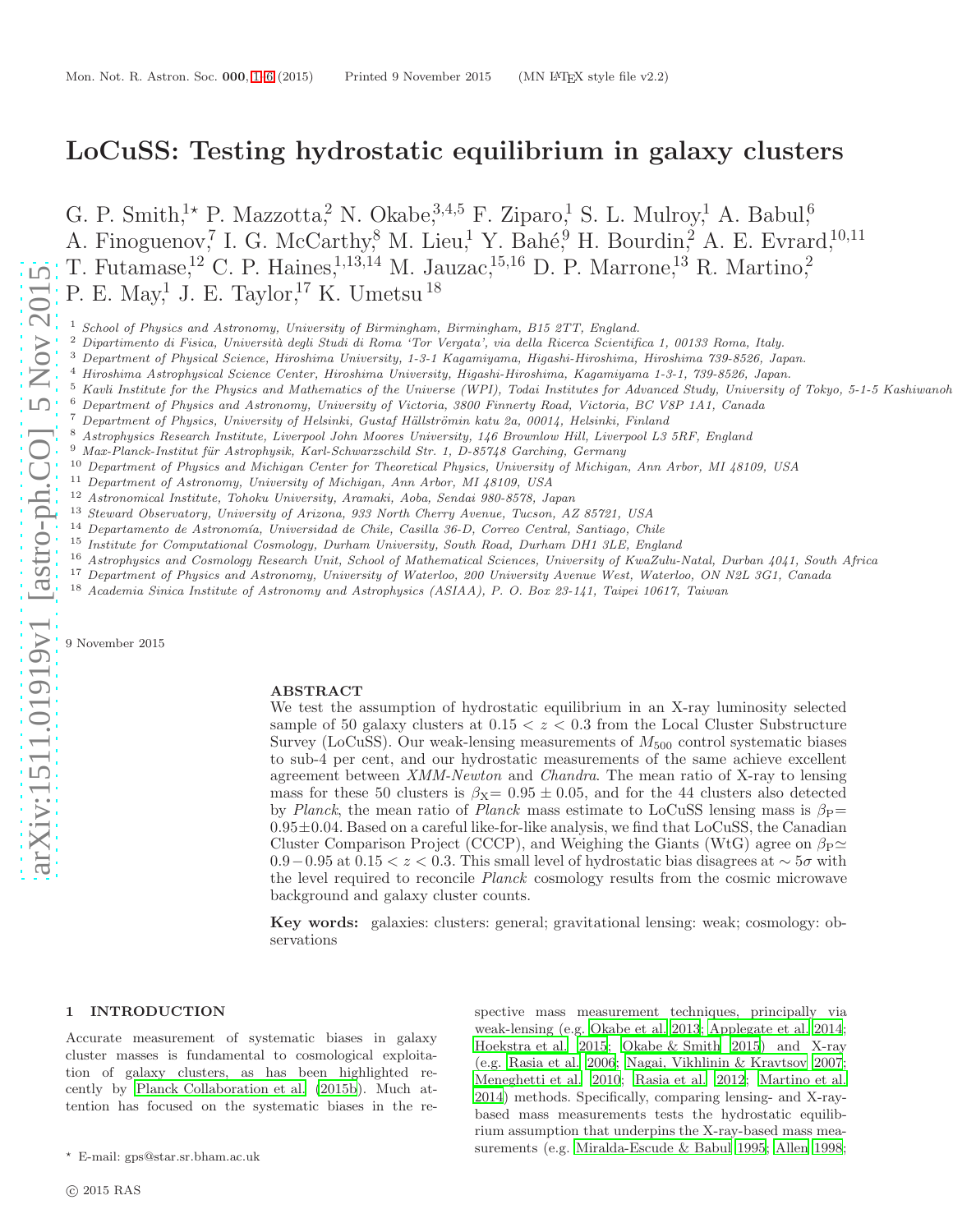[Smith et al. 2001](#page-5-12), [2005;](#page-5-13) [Mahdavi et al. 2008;](#page-5-14) [Zhang et al.](#page-5-15) [2010](#page-5-15); [Richard et al. 2010](#page-5-16); [Mahdavi et al. 2013;](#page-5-17) [Israel et al.](#page-5-18) [2014](#page-5-18)).

Our goal is to assess the implications of the new LoCuSS weak-lensing mass calibration [\(Okabe & Smith](#page-5-4) [2015](#page-5-4); [Ziparo et al. 2015](#page-6-0)) for hydrostatic bias and thus systematic uncertainties in cluster cosmology results. We combine [Okabe & Smith'](#page-5-4)s masses with hydrostatic masses from [Martino et al. \(2014](#page-5-9)). Both [Okabe & Smith](#page-5-4) and [Martino et al.](#page-5-9) control systematic biases in their respective mass measurements at sub-4 per cent. They are arguably the most accurate cluster mass measurements available to date. We also use mass estimates from [Planck Collaboration et al.](#page-5-19) [\(2015a\)](#page-5-19) that assume hydrostatic equilibrium, via an Xray scaling relation and measurements of the integrated Compton Y parameter from Planck survey data. We describe our analysis and results in Section [2,](#page-2-0) discuss our results in Section [3,](#page-3-0) and conclude in Section [4.](#page-4-0) We assume  $H_0 = 70 \text{ km s}^{-1} \text{Mpc}^{-1}$ ,  $\Omega_{\text{M}} = 0.3$  and  $\Omega_{\Lambda} = 0.7$  throughout.

#### <span id="page-2-2"></span><span id="page-2-0"></span>2 ANALYSIS AND RESULTS

#### 2.1 Sample and mass measurements

The sample comprises 50 clusters from the ROSAT All-sky Survey catalogues [\(Ebeling et al. 1998](#page-5-20), [2000;](#page-5-21) Böhringer et al. 2004) that satisfy:  $-25^{\circ}$  <  $\delta$  <  $+65^{\circ}$ ,  $n_H \leqslant 7 \times 10^{20} \text{cm}^2, 0.15 \leqslant z \leqslant 0.3, L_X[0.1-2.4 \text{ keV}]/E(z) \geqslant$  $4.1 \times 10^{44} \text{ erg s}^{-1}$ , where  $E(z) = \sqrt{\Omega_M (1+z)^3 + \Omega_\Lambda}$ . The clusters are therefore selected purely on  $L<sub>X</sub>$ , ignoring other physical parameters. We focus on measurements of  $M_{500}$ , defined as the mass enclosed within  $r_{500}$ , i.e. the radius within which the mean density of the cluster is 500 times the critical density of the universe  $(\rho_{\rm crit})$ .  $M_{500}$  for a cluster at a redshift of z is therefore:  $M_{500} = 500 \rho_{\rm crit}(z) 4\pi r_{500}^{3}/3$ .

We use weak-lensing masses from [\(Okabe & Smith](#page-5-4) [2015](#page-5-4), see also Ziparo et al. 2015). The two largest systematic biases in these weak-lensing masses are shear calibration (3 per cent) and contamination of background galaxy catalogues (1 per cent). The former calibration is derived from extensive image simulations, including shears up to  $q \approx 0.3$ ; the latter is based on selecting galaxies redder than the red sequence of cluster members using a radially-dependent colour-cut. [Okabe & Smith](#page-5-4) also used full cosmological hydrodynamical numerical simulations [\(McCarthy et al. 2014;](#page-5-23) [Le Brun et al. 2014\)](#page-5-24) to calibrate systematic biases in mass modeling to sub-1 per cent. In this article we use weaklensing mass measurements calculated after correcting for the shape measurements and contamination biases – see [Okabe & Smith](#page-5-4)'s Table A.1.

We use hydrostatic masses from [Martino et al. \(2014](#page-5-9)), who modelled X-ray observations of the clusters assuming that the X-ray emitting cluster gas is in hydrostatic equilibrium with the cluster potential. Forty three had been observed by *Chandra* and 39 with *XMM-Newton*. For the 21 clusters observed by both, the average ratio of Chandra to XMM-Newton hydrostatic mass was  $1.02 \pm 0.05$  with an intrinsic scatter of  $\sim 8$  per cent. We use hydrostatic  $M_{500}$ from Table 2 of [Martino et al.,](#page-5-9) adopting masses from Chandra where available, and otherwise from XMM-Newton data. We add 8 per cent systematic uncertainty in quadrature to the statistical error on hydrostatic mass to account for the intrinsic scatter noted above. Note that [Martino et al.](#page-5-9) use data from ACIS-I and ACIS-S on Chandra and EPIC (including both PN and MOS) on XMM-Newton.

We obtain estimates of  $M_{500}$  from [Planck Collaboration et al. \(2015a](#page-5-19)) for 44 clusters. These masses are based on measurements of the spherical Compton Y measurement from the millimetre wave data, and a relationship between  $Y_X$  and  $M_{500}$  derived from X-ray observations of a sample of 20 clusters at  $z < 0.2$  selected to have "relaxed" X-ray morphology, where  $Y_X$  is the iteratively defined pseudo-pressure of the X-ray emitting gas,  $Y_X \equiv M_{\text{gas}}.T_X$  [\(Arnaud, Pointecouteau & Pratt 2007](#page-5-25); [Arnaud et al. 2010](#page-5-26)). As such, the Planck mass estimates assume the clusters are in hydrostatic equilibrium.

#### <span id="page-2-1"></span>2.2 Method of calculation

We define  $\beta$  as the geometric mean ratio of the hydrostatic mass,  $M_{\text{HSE}}$ , to the weak-lensing mass,  $M_{\text{WL}}$ , for a sample of n clusters:

$$
\beta = \exp\left[\frac{\sum_{i=1}^{n} w_i \ln\left(\frac{M_{\text{HSE},i}}{M_{\text{WL},i}}\right)}{\sum_{i=1}^{n} w_i}\right],\tag{1}
$$

where  $w_i$  is the weight attached to each cluster. We calculate the uncertainty on  $\beta$  as the standard deviation of the geometric means of 1000 bootstrap samples each numbering n clusters. Measurements of  $\beta$  based on direct measurement of  $M_{\text{HSE}}$  from X-ray data are denoted as  $\beta_{\text{X}}$ , and measurements based on *Planck* mass estimates are denoted as  $\beta_P$ .

We aim to maximize sensitivity of the weights,  $w_i$ , to data quality, and minimize sensitivity to physical properties and/or geometry of the clusters. When calculating  $\beta_X$  we adopt the reciprocal of the sum of the squares of the fractional error on X-ray-based  $M_{HSE}$  (denoted here explicitly as  $M_X$ ) and the absolute error on  $M_{\text{WL}}$ :

$$
w_i = \left[ \left( \frac{\delta M_{\rm X,i}/M_{\rm X,i}}{\langle \delta M_{\rm X}/M_{\rm X} \rangle} \right)^2 + \left( \frac{\delta M_{\rm WL,i}}{\langle \delta M_{\rm WL} \rangle} \right)^2 \right]^{-1} \tag{2}
$$

The weighting with respect to the hydrostatic masses reflects the fact the absolute error on  $M_X$  is tightly correlated with  $M<sub>X</sub>$  itself. This is because the X-ray spectra of more massive (hotter) clusters contain less emission features than spectra of cooler clusters, thus making hydrostatic mass measurements intrinsically less precise for hotter clusters despite them being brighter. In contrast the fractional error on  $M_X$ is not a strong function of  $M_X$ , and so the mass dependence of the weighting scheme is significantly reduced. The weighting with respect to the weak-lensing masses reflects the fact that the absolute error on  $M_{\text{WL}}$  traces the weak-lensing data quality more faithfully than the fractional error on  $M_{\text{WL}}$ . Indeed, given the uniformity of our weak-lensing data [\(Okabe & Smith 2015](#page-5-4)), the fractional error would up-weight clusters with large values of  $M_{\text{WL}}$ , thus biasing our results to clusters with large masses and/or that are observed at small angles with respect to their major axis [\(Meneghetti et al.](#page-5-7) [2010](#page-5-7)). The latter effect would introduce a geometric bias into our results. When calculating  $\beta_P$  we adopt the reciprocal of the sum of the squares of the absolute errors on  $M_{\text{Planck}}$  and  $M_{\text{WL}}$ :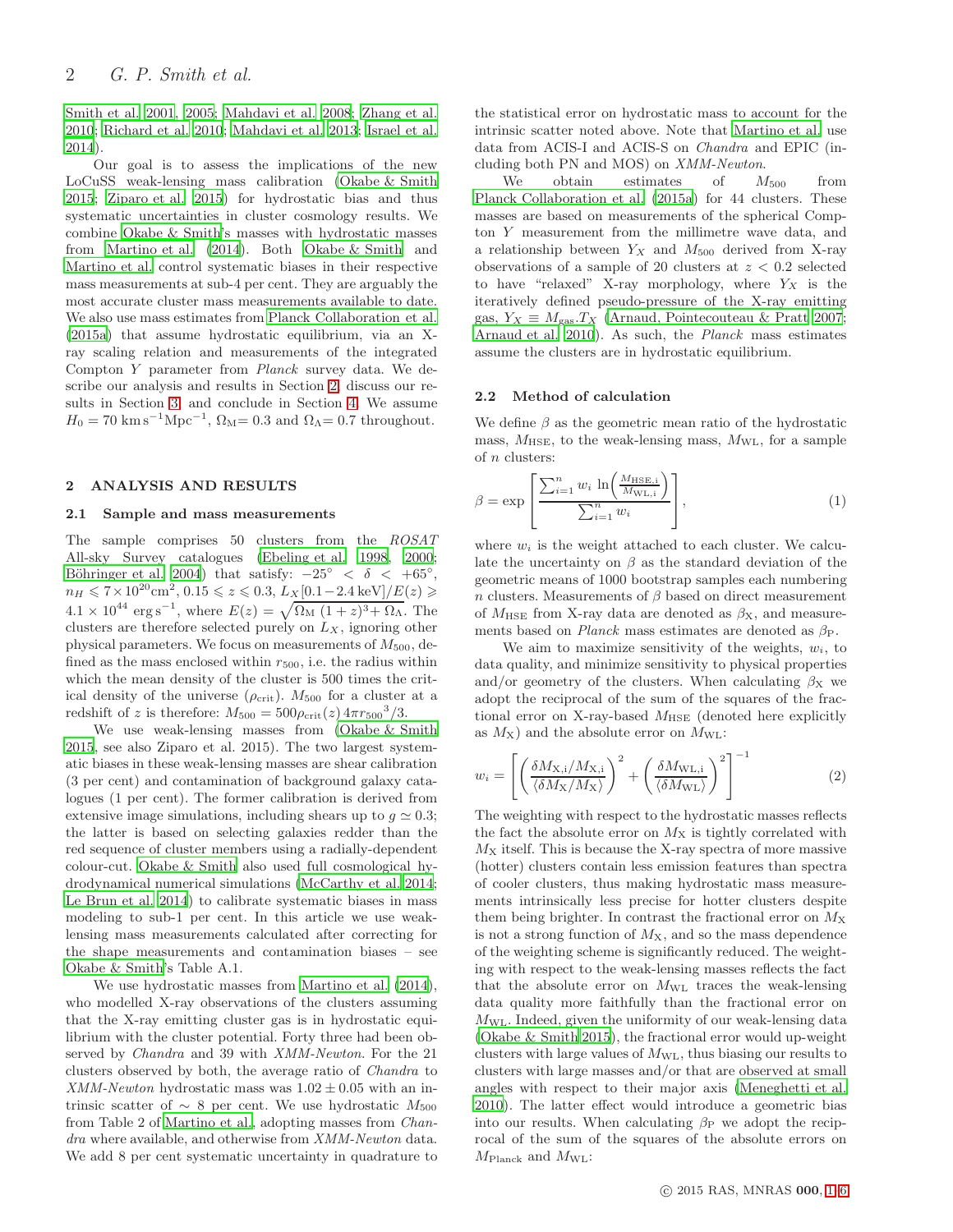

<span id="page-3-3"></span>Figure 1. LEFT – Ratio of X-ray-based hydrostatic mass to weak-lensing mass versus redshift for the 50 clusters in the LoCuSS sample, adding an open circle around clusters not detected by Planck. RIGHT – Ratio of Planck mass estimate to weak-lensing mass versus redshift for 44 clusters in the LoCuSS sample. BOTH – The Pearson correlation coefficient for mass ratio versus redshift confirms that the possible trend of mass ratio with redshift seen by eye in these panels is statistically insignificant. The horizontal dashed lines mark  $β = 1$ , and the solid lines show the  $±3σ$  confidence interval on  $β<sub>X</sub>$  (left; §[2.3\)](#page-3-1) and  $β<sub>P</sub>$  (right; §[2.4\)](#page-3-2).

$$
w_i = \left[ \left( \frac{\delta M_{\text{Planck},i}}{\langle \delta M_{\text{Planck}} \rangle} \right)^2 + \left( \frac{\delta M_{\text{WL},i}}{\langle \delta M_{\text{WL}} \rangle} \right)^2 \right]^{-1} \tag{3}
$$

The weighting with respect to the Planck mass estimates follows a similar motivation to that described above for the weak-lensing masses.

## <span id="page-3-1"></span>2.3 Comparing LoCuSS weak-lensing and X-ray masses

We compare weak-lensing masses with X-ray masses, with each computed within their independently derived  $r_{500}$  (Fig-ure [1,](#page-3-3) left panel), obtaining  $\beta_{X} = 0.95 \pm 0.05$ . Arguably a more accurate calculation uses hydrostatic and weak-lensing masses measured within the same radius. We therefore recalculate  $\beta_X$  based on X-ray and lensing masses both computed within the weak-lensing-based  $r_{500}$  (hereafter  $r_{\text{WL},500}$ ), obtaining  $\beta$ x = 0.87±0.04, 1.2 $\sigma$  lower than the former measurement, however note that adopting  $r_{\text{WL},500}$  as the radius for both masses introduces a covariance that we have neglected in our calculation.

## <span id="page-3-2"></span>2.4 Comparing LoCuSS weak-lensing masses and Planck mass estimates

We compare weak-lensing mass measurements with the Planck mass estimates to compute  $\beta_P$  (Figure [1,](#page-3-3) right panel), obtaining  $\beta_P = 0.95 \pm 0.04$ , in excellent agreement with  $\beta_X$  (§[2.3\)](#page-3-1). Note that the apertures within which our weak-lensing masses are computed are independent of the apertures used by [Planck Collaboration et al. \(2015a\)](#page-5-19) when calculating the Planck mass estimates. We double check the consistency between  $\beta_X$  and  $\beta_P$  by repeating the Xray/lensing comparison  $(\S2.3)$  $(\S2.3)$  for the 44 clusters detected by Planck and considered in this section, obtaining  $\beta$ <sub>X</sub>=  $0.97 \pm 0.06$ . The agreement between  $\beta_X$  and  $\beta_P$  is therefore not sensitive to the six clusters that have not been detected by Planck.

#### <span id="page-3-0"></span>3 DISCUSSION

We now compare our results with previous observational studies, noting in passing that our measurements of hydrostatic bias are in line with numerous cosmological numerical hydrodynamical simulations (e.g. [Nagai, Vikhlinin & Kravtsov 2007;](#page-5-6) [Meneghetti et al. 2010](#page-5-7); [Rasia et al. 2012](#page-5-8); [Le Brun et al. 2014](#page-5-24)).

#### 3.1 Comparison with pointed X-ray surveys

[Martino et al. \(2014](#page-5-9)) compared their hydrostatic masses (used in this letter) with LoCuSS weak-lensing masses [\(Okabe et al. 2010](#page-5-27), [2013](#page-5-1)), obtaining  $\beta_{\text{X}} \simeq 0.93$ . This result is fully consistent with our  $\beta x = 0.95 \pm 0.05$ , that uses the new LoCuSS weak-lensing masses from [Okabe & Smith \(2015](#page-5-4)).

The Canadian Cluster Comparison Project (CCCP) obtained  $\beta_{X} = 0.88 \pm 0.05$  with both hydrostatic and weaklensing masses measured within  $r_{\text{WL},500}$  [\(Mahdavi et al.](#page-5-17) [2013](#page-5-17)). [Hoekstra et al. \(2015\)](#page-5-3) updated the CCCP weaklensing masses, reporting masses  $(M_{\text{WL}} \ (< r_{500})$  on average 19 per cent higher than [Hoekstra et al. \(2012](#page-5-28)) and [Mahdavi et al. \(2013](#page-5-17)). Applying a factor 1.19 "correction" to the denominator of the CCCP  $\beta_X$  implies  $\beta_X \simeq 0.74$ . However we note that [Martino et al. \(2014\)](#page-5-9) found that Mahdavi et al.'s hydrostatic masses are on average ∼ 14 per cent lower than LoCuSS hydrostatic masses for 21 clusters in common (see Martino et al. for details). Applying a further factor 1.14 correction to the numerator brings CCCP up to  $\beta_{X} \simeq 0.84$ , in agreement with our  $\beta_{\text{X}}= 0.87 \pm 0.04$  (§[2.3\)](#page-3-1).

[Israel et al. \(2014\)](#page-5-18) considered eight clusters at  $z \simeq 0.5$ from the 400d survey, obtaining  $\beta_{\text{X}}= 0.92^{+0.09}_{-0.08}$ , in good agreement with our measurements. Note that this is based on the first line of their Table 2, which gives the most likefor-like comparison with our methods.

After we submitted this letter [Applegate et al. \(2015](#page-5-29)) posted a preprint that compares weak-lensing and hydrostatic mass measurements within X-ray-based  $r_{2500}$  for a sample of 12 "relaxed" clusters. Detailed comparison of their results with ours is hindered by the absence of individual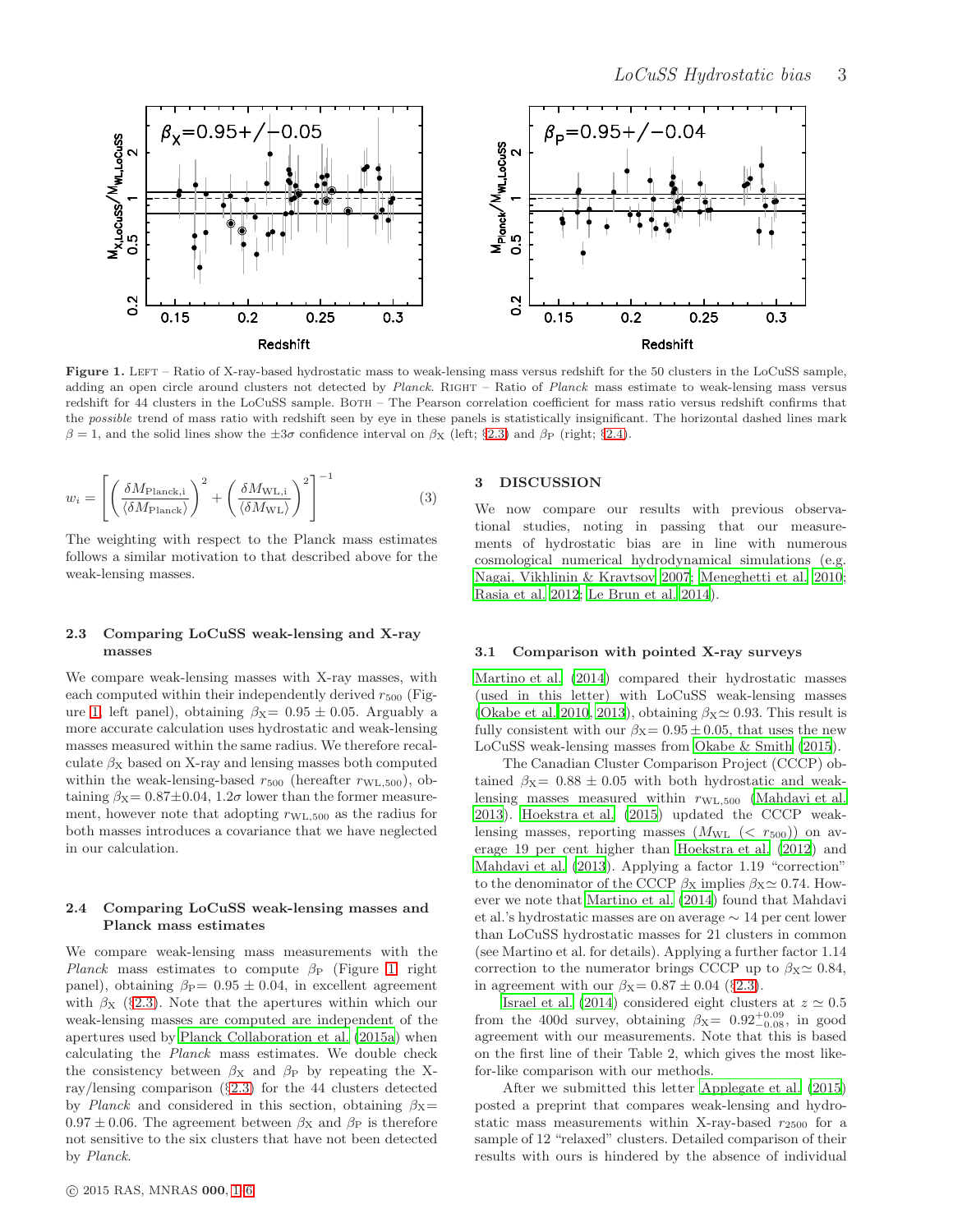cluster masses in Applegate et al., and their small sample. Their main result is a ratio of weak-lensing mass to hydrostatic mass within  $r_{2500}$  of  $0.96 \pm 0.13$ . They also comment that they obtain a ratio of  $1.06 \pm 0.13$  at  $r_{500}$ . We repeat our calculation of  $\beta_X$  described at the end of §[2.3](#page-3-1) within matched apertures with weak-lensing mass as the numerator and hydrostatic mass as the denominator, obtaining a weak-lensing to hydrostatic mass of  $1.15 \pm 0.04$  at  $r_{500}$ .

#### <span id="page-4-1"></span>3.2 Comparison with Sunyaev-Zeldovich effect surveys

Weighing the Giants (WtG) and CCCP have reported  $\beta_{\rm P} = 0.70 \pm 0.06$  and  $\beta_{\rm P} = 0.76 \pm 0.08$  respectively [\(von der Linden et al. 2014](#page-5-30); [Hoekstra et al. 2015](#page-5-3)), both based on the [Planck Collaboration et al. \(2014\)](#page-5-31) masses. These measurements are lower than our  $\beta_{\rm P} = 0.95 \pm 0.04$ at  $3.5\sigma$  and  $2.1\sigma$  respectively.

We apply our methods, including absolute mass errors weighting  $(\S2.2)$  $(\S2.2)$ , to the clusters and masses used by [von der Linden et al. \(2014\)](#page-5-30), obtaining  $\beta_P = 0.80 \pm 0.07$ . [von der Linden et al.](#page-5-30) do not state explicitly their method of calculation, however if we weight uniformly then we obtain  $\beta_{\rm P} = 0.69 \pm 0.07$ , in agreement with them. Next, we update the WtG results to the [Planck Collaboration et al.](#page-5-19) [\(2015a\)](#page-5-19) measurements of  $M_{\text{Planck}}$ , obtaining slightly higher values:  $\beta_P = 0.72 \pm 0.07$  and  $\beta_P = 0.83 \pm 0.07$  for uniform and absolute mass error weighting respectively. Splitting the clusters into two redshift bins, with the lower redshift bin matching LoCuSS, and again using absolute mass error weighting, we obtain  $\beta_P$  ( $z < 0.3$ ) = 0.90 ± 0.09 and  $\beta_P$  ( $z > 0.3$ ) = 0.71 ± 0.07. This is consistent with our results at  $z < 0.3$ , and suggests  $\beta_P$  might be a function of redshift.

We also apply our methods to the clusters and masses considered by [Hoekstra et al. \(2015\)](#page-5-3), obtaining  $\beta_P = 0.83 \pm$ 0.07. We reproduce the published CCCP result if we weight the clusters uniformly, in which case we obtain  $\beta_P = 0.77 \pm 0.07$ . Updating to the [Planck Collaboration et al.](#page-5-19) [\(2015a\)](#page-5-19) masses, gives a slightly higher value of  $\beta_P=$  $0.85 \pm 0.08$  (using absolute mass error weights). So far we have followed [Hoekstra et al.](#page-5-3) in using their deprojected aperture mass measurements. However, both Lo-CuSS and WtG obtain masses by fitting an NFW model to the shear profile. To obtain a like-for-like comparison we therefore use [Hoekstra et al.'](#page-5-3)s NFW-based masses, the [Planck Collaboration et al. \(2015a](#page-5-19)) masses, and absolute mass error weights, obtaining  $\beta_P = 0.92 \pm 0.08$ . Finally, we split the CCCP sample into two redshift bins, as above, and find  $\beta_P$  ( $z < 0.3$ ) = 0.96 ± 0.09 and  $\beta_P$  ( $z > 0.3$ ) =  $0.61 \pm 0.09$ . This is consistent with our results at  $z < 0.3$ , again suggesting  $\beta_P$  depends on redshift.

After we submitted this letter [Battaglia et al. \(2015](#page-5-32)) reported weak-lensing follow up of the Atacama Cosmology Telescope (ACT) thermal Sunyaev-Zeldovich (SZ) cluster sample. They commented that WtG and CCCP measurements of  $\beta_P \simeq 0.7 - 0.8$  may be biased *high* because clusters that are not detected by Planck are excluded from their calculations. They estimated the possible bias by assigning to the non-detections a mass equal to the Planck  $5\sigma$  detection threshold and thus including these clusters in the calculations of  $\beta_P$ . They found that this reduces the CCCP and WtG  $\beta_P$  values by  $\sim 0.06$  and  $\sim 0.16$  respectively. We expect any bias of this nature to be small in our analysis because only six clusters from our sample of fifty are not detected by Planck. Nevertheless, we perform the calculations outlined by [Battaglia et al.](#page-5-32) and successfully reproduce their values for WtG and CCCP. We then estimated the possible bias in our results, and find that including the 6 non-detections reduces our measurement of  $\beta_P$  by just ~ 0.04. We also estimate the bias for WtG and CCCP using just their clusters at  $z < 0.3$ , and obtain  $\sim 0.04$ . Biases caused by excluding Planck non-detections appear to dominate neither our results nor comparison with WtG and CCCP at  $z < 0.3$ .

#### <span id="page-4-0"></span>4 CONCLUSIONS AND PERSPECTIVE ON "PLANCK COSMOLOGY"

We have used three sets of independent mass measurements to develop a consistent picture of the departures from hydrostatic equilibrium in the Local Cluster Substructure Survey (LoCuSS) sample of 50 clusters at  $0.15 \leq$  $z \leq 0.3$ . These clusters were selected purely on their X-ray luminosity, declination, and line of sight hydrogen column density. The mass measurements comprise weaklensing masses [\(Okabe & Smith 2015](#page-5-4); [Ziparo et al. 2015](#page-6-0)), direct measurements of hydrostatic masses using X-ray observations [\(Martino et al. 2014](#page-5-9)), and estimated hydrostatic masses from [Planck Collaboration et al. \(2015a](#page-5-19)). The main strength of our results is the careful analysis of systematic biases in the weak-lensing and hydrostatic mass measurements referred to above, and summarized in §[2.1.](#page-2-2)

We obtain excellent agreement between our X-ray-based and Planck-based tests of hydrostatic equilibrium, with  $\beta_{X} = 0.95 \pm 0.05$  (§[2.3\)](#page-3-1) and  $\beta_{P} = 0.95 \pm 0.04$  (§[2.4\)](#page-3-2). The masses used for these calculations are measured within independently derived estimates of  $r_{500}$ . We also remeasured  $\beta$ <sub>X</sub> using X-ray masses measured within the weak-lensingbased  $r_{500}$ , obtaining  $\beta$ x = 0.87 ± 0.04 (§[2.3\)](#page-3-1), suggesting that the actual level of hydrostatic bias, of astrophysical interest, might be slightly larger than inferred from the calculations based on independent measurement apertures.

Our measurement of  $\beta_P$  is larger (implying smaller hydrostatic bias) than recent results from the WtG and CCCP surveys [\(von der Linden et al. 2014](#page-5-30); [Hoekstra et al. 2015](#page-5-3)) at 3.5 $\sigma$  and 2.1 $\sigma$  respectively (§[3.2\)](#page-4-1). However if we restrict the WtG and CCCP sample to the same redshift range as Lo-CuSS  $(0.15 < z < 0.3)$ , use a consistent method to calculate  $\beta_P$  (§[2.2\)](#page-2-1), and incorporate up to date *Planck* mass estimates [\(Planck Collaboration et al. 2015a](#page-5-19)) into the WtG and CCCP calculations, we obtain  $\beta_P$  ( $z < 0.3$ ) = 0.90±0.09 and  $\beta_P$  (z < 0.3) = 0.96 ± 0.09 respectively. This highlights that the previously reported low values of  $\beta_P$  appear to be dominated by clusters at  $z > 0.3$ , with  $\beta_P$  ( $z > 0.3$ ) ~ 0.6 – 0.7. We also note that estimates of bias in  $\beta_P$  caused by excluding clusters not detected by Planck [\(Battaglia et al. 2015](#page-5-32)) are ∼ 0.04 for clusters at  $z < 0.3$ , and  $\ge 0.1$  at  $z > 0.3$ , in the sense that these biases reduce  $\beta_P$ . In short, any bias appears to be sub-dominant to statistical uncertainties at  $z < 0.3$ , that is the main focus of this letter.

We are therefore lead to a view that  $\beta_P \simeq 0.9 - 0.95$ at  $z < 0.3$  and  $\beta_{\rm P} \leq 0.6$  at  $z > 0.3$ . The very low value at  $z > 0.3$  could be caused by systematic biases in mass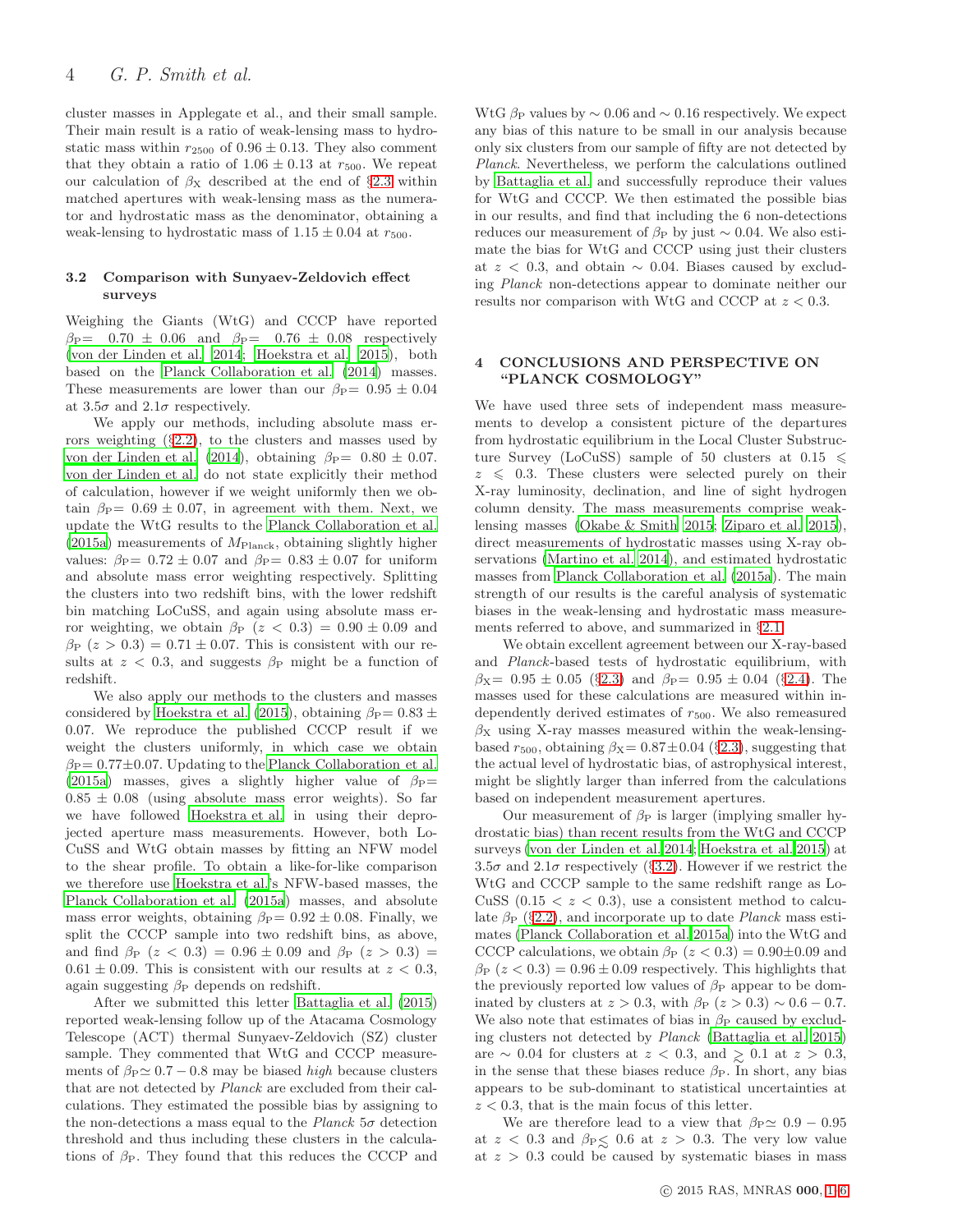measurements that relate to observational or measurement effects, and not to the validity of hydrostatic equilibrium. It is plausibe that systematic biases in weak-lensing mass measurements are better controlled at  $z < 0.3$  than at  $z > 0.3$ , because for observations to fixed photometric depth, the sensitivity of the weak-lensing mass measurements to the accuracy of the redshift distribution of the background galaxies increases with cluster redshift. It would also be interesting

Planck mass estimates. Our results imply a hydrostatic bias parameter,  $(1-b)$ , at the upper end of the range of values considered as a prior by [Planck Collaboration et al. \(2015b\)](#page-5-0) for their cluster cosmology analysis. Intriguingly, our measurements are compatible with the CMB lensing constraints of  $(1 - b) = 1.01^{+0.24}_{-0.16}$ (Melin  $&$  Bartlett 2015), although the uncertainties on this pioneering measurement were admittedly large. On the other hand, our measurements disagree at  $\sim 5\sigma$  with the value of  $(1 - b) = 0.58 \pm 0.04$ computed by [Planck Collaboration et al. \(2015b](#page-5-0)) as being required to reconcile the Planck primary CMB and SZ cluster counts. Moreover, the Planck CMB cosmology results are in tension with numerous independent large-scale structure probes of cosmology in addition to cluster number counts (e.g. [Heymans et al. 2013](#page-5-34); [Mandelbaum et al.](#page-5-35) [2013](#page-5-35); [McCarthy et al. 2014](#page-5-23); [Beutler et al. 2014;](#page-5-36) [Samushia et al. 2014;](#page-5-37) [Battaglia, Hill & Murray 2015;](#page-5-38) [Planck Collaboration et al. 2015c](#page-5-39); [Hojjati et al. 2015](#page-5-40)), adding further indirect support to our results. It has been suggested that the Planck CMB/clusters tension might point to exciting new physics, including possible constraints on neutrinos (e.g. [Planck Collaboration et al.](#page-5-0) [2015b\)](#page-5-0). However, it is clear that significant further work is first required on systematic uncertainties in cluster mass measurement, especially for clusters at  $z > 0.3$ .

to consider the possibility of redshift-dependent biases in the

#### ACKNOWLEDGMENTS

We acknowledge helpful discussions with Doug Applegate, Nick Battaglia, Stefano Ettori, Henk Hoekstra, Anja von der Linden, Adam Mantz, Jean-Baptiste Melin, and Mauro Sereno. GPS acknowledges support from the Royal Society. GPS, FZ, CPH, SLM, ML, PEM acknowledge support from the Science and Technology Facilities Council (STFC). This work was supported by "World Premier International Research Center Initiative (WPI Initiative)" and the Funds for the Development of Human Resources in Science and Technology under MEXT, Japan, and Core Research for Energetic Universe in Hiroshima University (the MEXT program for promoting the enhancement of research universities, Japan). CPH was funded by CONICYT Anillo project ACT-1122. MJ acknowledges the STFC [grant number ST/F001166/1].

#### REFERENCES

<span id="page-5-29"></span><span id="page-5-11"></span><span id="page-5-2"></span>Allen S. W., 1998, MNRAS, 296, 392 Applegate D. E. et al., 2015, [arXiv:1509.02162](http://arxiv.org/abs/1509.02162) Applegate D. E. et al., 2014, MNRAS, 439, 48

- <span id="page-5-25"></span>Arnaud M., Pointecouteau E., Pratt G. W., 2007, A&A, 474, L37
- <span id="page-5-26"></span>Arnaud M., Pratt G. W., Piffaretti R., Böhringer H., Croston J. H., Pointecouteau E., 2010, A&A, 517, A92
- <span id="page-5-38"></span>Battaglia N., Hill J. C., Murray N., 2015, ApJ, 812, 154
- <span id="page-5-32"></span>Battaglia N. et al., 2015, [arXiv:1509.08930](http://arxiv.org/abs/1509.08930)
- <span id="page-5-36"></span>Beutler F. et al., 2014, MNRAS, 444, 3501
- <span id="page-5-22"></span>Böhringer H. et al., 2004, A&A, 425, 367
- <span id="page-5-21"></span>Ebeling H., Edge A. C., Allen S. W., Crawford C. S., Fabian A. C., Huchra J. P., 2000, MNRAS, 318, 333
- <span id="page-5-20"></span>Ebeling H., Edge A. C., Bohringer H., Allen S. W., Crawford C. S., Fabian A. C., Voges W., Huchra J. P., 1998, MNRAS, 301, 881
- <span id="page-5-34"></span>Heymans C. et al., 2013, MNRAS, 432, 2433
- <span id="page-5-3"></span>Hoekstra H., Herbonnet R., Muzzin A., Babul A., Mahdavi A., Viola M., Cacciato M., 2015, MNRAS, 449, 685
- <span id="page-5-28"></span>Hoekstra H., Mahdavi A., Babul A., Bildfell C., 2012, MN-RAS, 427, 1298
- <span id="page-5-40"></span>Hojjati A., McCarthy I. G., Harnois-Deraps J., Ma Y.-Z., Van Waerbeke L., Hinshaw G., Le Brun A. M. C., 2015, J. Cosmology Astropart. Phys., 10, 47
- <span id="page-5-18"></span>Israel H., Reiprich T. H., Erben T., Massey R. J., Sarazin C. L., Schneider P., Vikhlinin A., 2014, A&A, 564, A129 Le Brun A. M. C., McCarthy I. G., Schaye J., Ponman T. J., 2014, MNRAS, 441, 1270
- <span id="page-5-24"></span><span id="page-5-17"></span>Mahdavi A., Hoekstra H., Babul A., Bildfell C., Jeltema T., Henry J. P., 2013, ApJ, 767, 116
- <span id="page-5-14"></span>Mahdavi A., Hoekstra H., Babul A., Henry J. P., 2008, MNRAS, 384, 1567
- <span id="page-5-35"></span>Mandelbaum R., Slosar A., Baldauf T., Seljak U., Hirata C. M., Nakajima R., Reyes R., Smith R. E., 2013, MN-RAS, 432, 1544
- <span id="page-5-9"></span>Martino R., Mazzotta P., Bourdin H., Smith G. P., Bartalucci I., Marrone D. P., Finoguenov A., Okabe N., 2014, MNRAS, 443, 2342
- <span id="page-5-23"></span>McCarthy I. G., Le Brun A. M. C., Schaye J., Holder G. P., 2014, MNRAS, 440, 3645
- <span id="page-5-33"></span>Melin J.-B., Bartlett J. G., 2015, A&A, 578, A21
- <span id="page-5-7"></span>Meneghetti M., Rasia E., Merten J., Bellagamba F., Ettori S., Mazzotta P., Dolag K., Marri S., 2010, A&A, 514, A93+
- <span id="page-5-10"></span>Miralda-Escude J., Babul A., 1995, ApJ, 449, 18

<span id="page-5-6"></span>Nagai D., Vikhlinin A., Kravtsov A. V., 2007, ApJ, 655, 98

- <span id="page-5-4"></span>Okabe N., Smith G. P., 2015, [arXiv:1507.04493](http://arxiv.org/abs/1507.04493)
- <span id="page-5-1"></span>Okabe N., Smith G. P., Umetsu K., Takada M., Futamase T., 2013, ApJ, 769, L35
- <span id="page-5-27"></span>Okabe N., Takada M., Umetsu K., Futamase T., Smith G. P., 2010, PASJ, 62, 811
- <span id="page-5-31"></span>Planck Collaboration et al., 2014, A&A, 571, A29
- <span id="page-5-19"></span>Planck Collaboration et al., 2015a, [arXiv:1502.01598](http://arxiv.org/abs/1502.01598)
- <span id="page-5-0"></span>Planck Collaboration et al., 2015b, [arXiv:1502.01597](http://arxiv.org/abs/1502.01597)
- <span id="page-5-39"></span>Planck Collaboration et al., 2015c, [arXiv:1502.01596](http://arxiv.org/abs/1502.01596)
- <span id="page-5-5"></span>Rasia E. et al., 2006, MNRAS, 369, 2013
- <span id="page-5-8"></span>Rasia E. et al., 2012, New Journal of Physics, 14, 055018 Richard J. et al., 2010, MNRAS, 404, 325
- <span id="page-5-37"></span><span id="page-5-16"></span>Samushia L. et al., 2014, MNRAS, 439, 3504
- <span id="page-5-12"></span>Smith G. P., Kneib J., Ebeling H., Czoske O., Smail I., 2001, ApJ, 552, 493
- <span id="page-5-13"></span>Smith G. P., Kneib J.-P., Smail I., Mazzotta P., Ebeling H., Czoske O., 2005, MNRAS, 359, 417
- <span id="page-5-30"></span>von der Linden A. et al., 2014, MNRAS, 443, 1973
- <span id="page-5-15"></span>Zhang Y. et al., 2010, ApJ, 711, 1033